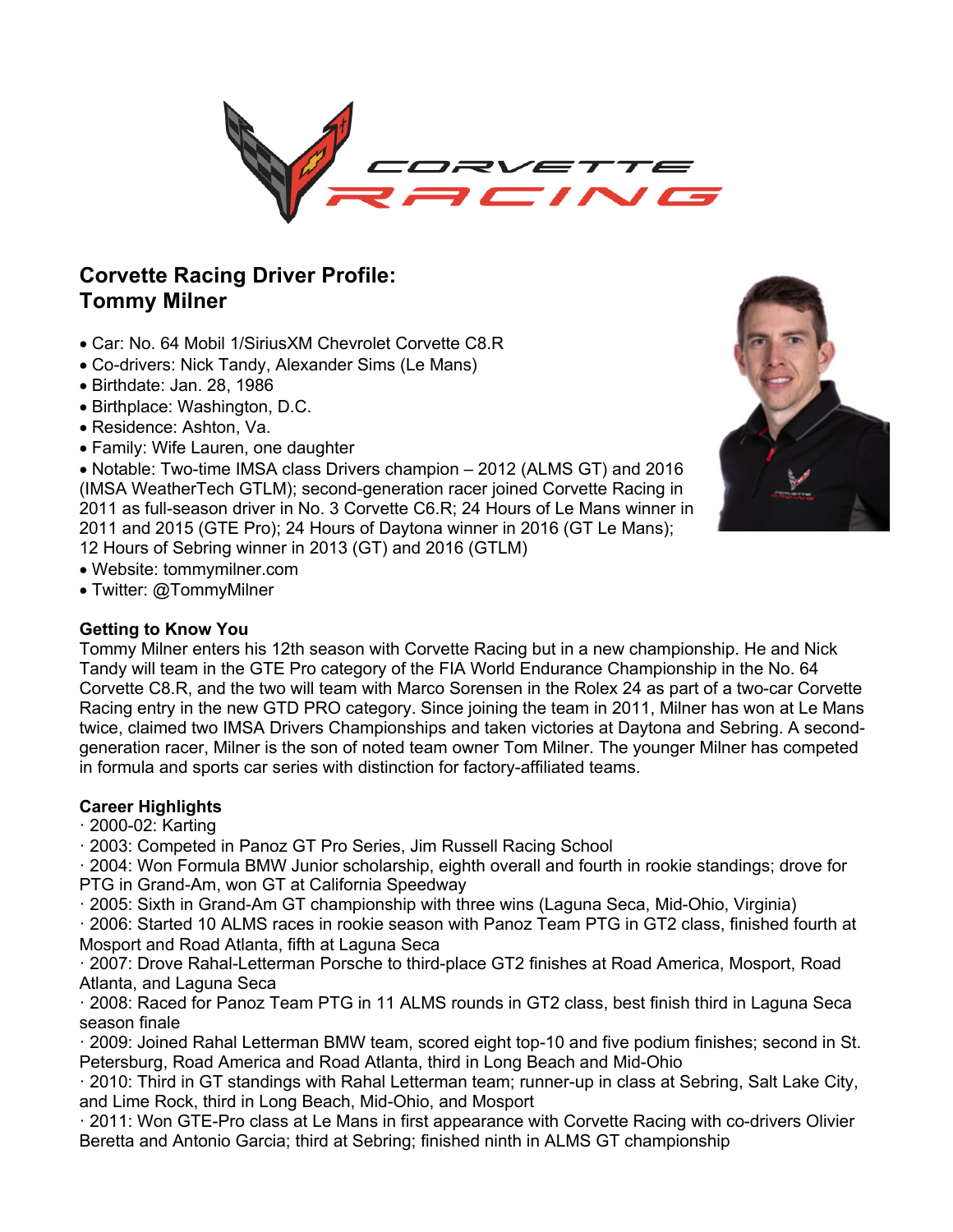· 2012: Teamed with Oliver Gavin to claim first ALMS GT title. Pairing won at Long Beach, Laguna Seca, Mid-Ohio and VIR. Long Beach victory was Milner's first in ALMS, and pairing finished on a class-best seven podiums

· 2013: Third in ALMS GT championship. Opened title defense with victory at Sebring (with Gavin and Richard Westbrook). Also won with Gavin at Canadian Tire Motorsport Park outside Toronto

· 2014: Full season in TUDOR United SportsCar Championship with Oliver Gavin. Third at Long Beach, where he set fastest race lap in class. Drove Corvette C7.R in FIA WEC round at Circuit of The Americas with Ricky Taylor and Jordan Taylor.

· 2015: Captured second win at 24 Hours of Le Mans in GTE Pro class; drove No. 64 Corvette C7.R with Oliver Gavin and Jordan Taylor. Third in GTLM at Daytona (Oliver Gavin and Simon Pagenaud) and Petit Le Mans (Gavin).

· 2016: Four victories and GTLM Driver's title with Oliver Gavin. Won Rolex 24 for the first time with Gavin/Marcel Fässler; trio won by 0.034 seconds for closest finish in event history. Won at Sebring for second time by driving more than six hours total. Won back-to-back races at Lime Rock (for Corvette Racing's 100<sup>th</sup> win) and Road America. Second at Long Beach and Canadian Tire Motorsport Park.

· 2017: Teamed with Oliver Gavin for GTLM Long Beach victory. Eighth at Le Mans with Gavin/Fässler. · 2018: Winner at Long Beach with Oliver Gavin and second to close season at Petit Le Mans with Gavin/Marcel Fässler; third at Canadian Tire Motorsport Park with Gavin.

· 2019: Third at Long Beach in No. 4 Corvette with Oliver Gavin; missed Canadian Tire Motorsport Park and Lime Rock Park rounds with an injury (left hand) in Watkins Glen opening-lap crash. Made 100th Corvette Racing start at Road America. Fastest race lap at Laguna Seca.

· 2020: Winner at Sebring July race with Gavin to lead GTLM 1-2 finish. Second at Road America and Road Atlanta Six Hours, where he set fastest race lap. Also set fastest race lap at Laguna Seca. · 2021: Race-winner with Nick Tandy at Laguna Seca, Long Beach, VIR and unofficial race at Detroit. Runner-up in GTLM at Rolex 24 with Tandy and Alexander Sims. Claimed pole position at VIR. Set fastest race lap at Detroit. Runner-up with Tandy at Watkins Glen sprint round and Lime Rock.

· 2022: Part of lineup in Corvette Racing's first full season in FIA WEC. Started with runner-up finish at Sebring with Nick Tandy. Fourth at Spa. Tenth in GTD PRO in lone IMSA start of season with Milner/Marco Sorensen.

| Races | <b>Wins</b> | <b>Fast Qualifier</b> | <b>Notes</b>                                                      |
|-------|-------------|-----------------------|-------------------------------------------------------------------|
| 127   |             |                       | Two Drivers Championships,<br>Two Le Mans wins, 2016 Rolex 24 win |

**Corvette Racing Career Record**

**FIA WEC Career Record**

| Year  | Races         | Wins         | <b>Fast Qualifier</b> | <b>Notes</b>                                                             |  |
|-------|---------------|--------------|-----------------------|--------------------------------------------------------------------------|--|
| 2012  |               | 0            |                       | Sixth at Le Mans                                                         |  |
| 2013  |               | 0            | $\mathbf 0$           | Seventh at Le Mans                                                       |  |
| 2014  | 2             | 0            | $\mathbf 0$           | Fourth at Le Mans; drove at COTA w/ J. Taylor, R. Taylor in              |  |
|       |               |              |                       | Corvette C7.R                                                            |  |
| 2015  |               |              | $\Omega$              | Winner at Le Mans for second time; won GTE Pro with Gavin/J.             |  |
|       |               |              |                       | Taylor                                                                   |  |
| 2016  |               | 0            | 0                     | Retired in P10 at Le Mans                                                |  |
| 2017  |               | 0            | 0                     | Eight at Le Mans                                                         |  |
| 2018  | $\mathcal{P}$ | 0            | 0                     | Eighth in GTE Pro with O. Gavin at Shanghai; 15 <sup>th</sup> at Le Mans |  |
| 2019  |               | 0            | 0                     | 17th at Le Mans after crash and retirement                               |  |
| 2021  |               | 0            | 0                     | Sixth in GTE Pro at Le Mans despite leading early                        |  |
| 2022  | 2             | 0            | 0                     | Runner-up at Sebring w/ Nick Tandy; fourth at Spa                        |  |
| Total | 13            | $\mathbf{0}$ | 0                     |                                                                          |  |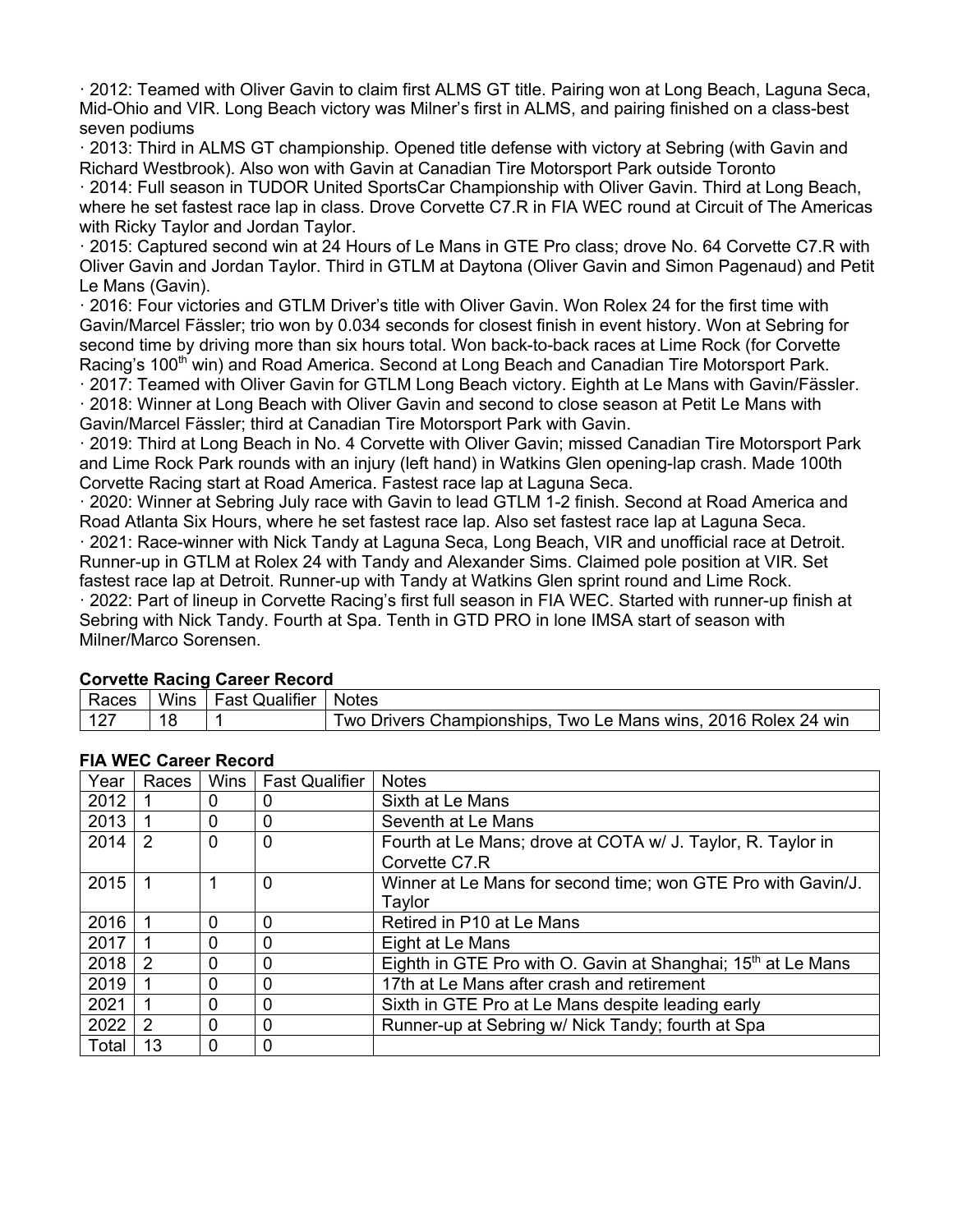| Year  | Races | Wins           | <b>Fast Qualifier</b>                                                 | <b>Notes</b>                                                      |  |
|-------|-------|----------------|-----------------------------------------------------------------------|-------------------------------------------------------------------|--|
| 2014  | 11    | $\Omega$       | 0                                                                     | Fastest lap at Long Beach                                         |  |
| 2015  | 10    | $\overline{0}$ | 0                                                                     | Third at Daytona and Petit Le Mans                                |  |
| 2016  | 11    | 4              | $\overline{0}$<br>GTLM winner at Daytona, Sebring, Lime Rock and Road |                                                                   |  |
|       |       |                |                                                                       | America; second at Long Beach and Canadian Tire Motorsport        |  |
|       |       |                |                                                                       | Park                                                              |  |
| 2017  | 11    | 1              | 0                                                                     | <b>GTLM winner at Long Beach</b>                                  |  |
| 2018  | 11    | 1              | $\overline{0}$                                                        | GTLM winner at Long Beach; second at Petit Le Mans; third at      |  |
|       |       |                |                                                                       | <b>CTMP</b>                                                       |  |
| 2019  | 9     | $\overline{0}$ | $\mathbf{0}$                                                          | Third at Long Beach; missed races at CTMP and Lime Rock           |  |
|       |       |                |                                                                       | (injured left hand); fastest race lap at Laguna Seca.             |  |
| 2020  | 11    | 1              | $\mathbf{0}$                                                          | GTLM winner at Sebring July race. Second at Road America          |  |
|       |       |                |                                                                       | and Road Atlanta Six Hours, where he set fastest race lap.        |  |
|       |       |                |                                                                       | Seventh in class at Rolex 24 in C8.R debut; fourth at Petit Le    |  |
|       |       |                |                                                                       | Mans; fifth at Daytona in July. Fastest race lap at Laguna Seca.  |  |
| 2021  | 10    | 3              | 1                                                                     | Race-winner at Laguna Seca, Long Beach and VIR (also took         |  |
|       |       |                |                                                                       | pole position). Set fastest race lap at unofficial Detroit event; |  |
|       |       |                |                                                                       | runner-up at Rolex 24 with Tandy/Sims; runner-up with Tandy at    |  |
|       |       |                |                                                                       | Watkins Glen sprint round, Lime Rock.                             |  |
| 2022  |       | 0              | $\overline{0}$                                                        |                                                                   |  |
| Total | 75    | 10             |                                                                       |                                                                   |  |

# **IMSA WeatherTech SportsCar Championship Career Record**

### **American Le Mans Series Career Record**

| Year  | Races |   | Wins   Fast Qualifier | <b>Notes</b>                             |
|-------|-------|---|-----------------------|------------------------------------------|
| 2006  | 10    | 0 |                       | First ALMS season with father's PTG team |
| 2007  | 12    | 0 |                       | Part of Rahal-Letterman GT2 lineup       |
| 2008  | 11    | 0 |                       | <b>Returned to PTG</b>                   |
| 2009  | 10    | 0 |                       | Back to Rahal-Letterman with BMW         |
| 2010  | 9     | 0 |                       | 3rd in ALMS GT championship              |
| 2011  | 9     | 0 |                       | 9th in GT championship                   |
| 2012  | 10    | 4 |                       | First ALMS GT championship (with Gavin)  |
| 2013  | 10    | 2 |                       | Sebring, Canada GT winner                |
| Total | 81    | 6 | 0                     |                                          |

### **24 Hours of Le Mans Record**

| Year | Finish           | <b>Class</b>    | Car             | Co-drivers          |
|------|------------------|-----------------|-----------------|---------------------|
| 2006 | 14th (Ret.)      | GT <sub>2</sub> | Panoz Esperante | Jeannette, Maxwell  |
| 2007 | 14th (Ret.)      | GT <sub>2</sub> | Panoz Esperante | Kimber-Smith, Watts |
| 2011 | 1st              | GTE Pro         | Corvette C6.R   | Beretta, Garcia     |
| 2012 | 6th              | GTE Pro         | Corvette C6.R   | Gavin, Westbrook    |
| 2013 | 7th              | GTE Pro         | Corvette C6.R   | Gavin, Westbrook    |
| 2014 | 4th              | GTE Pro         | Corvette C7.R   | Gavin, Westbrook    |
| 2015 | 1st              | <b>GTE Pro</b>  | Corvette C7.R   | Gavin, J. Taylor    |
| 2016 | 10th $(Ret.)$    | GTE Pro         | Corvette C7.R   | Gavin, J. Taylor    |
| 2017 | 8th              | GTE Pro         | Corvette C7.R   | Gavin, Fässler      |
| 2018 | 15 <sub>th</sub> | <b>GTE Pro</b>  | Corvette C7.R   | Gavin, Fässler      |
| 2019 | 17 <sub>th</sub> | GTE Pro         | Corvette C7.R   | Gavin, Fässler      |
| 2021 | 6th              | GTE Pro         | Corvette C8.R   | Tandy, Sims         |